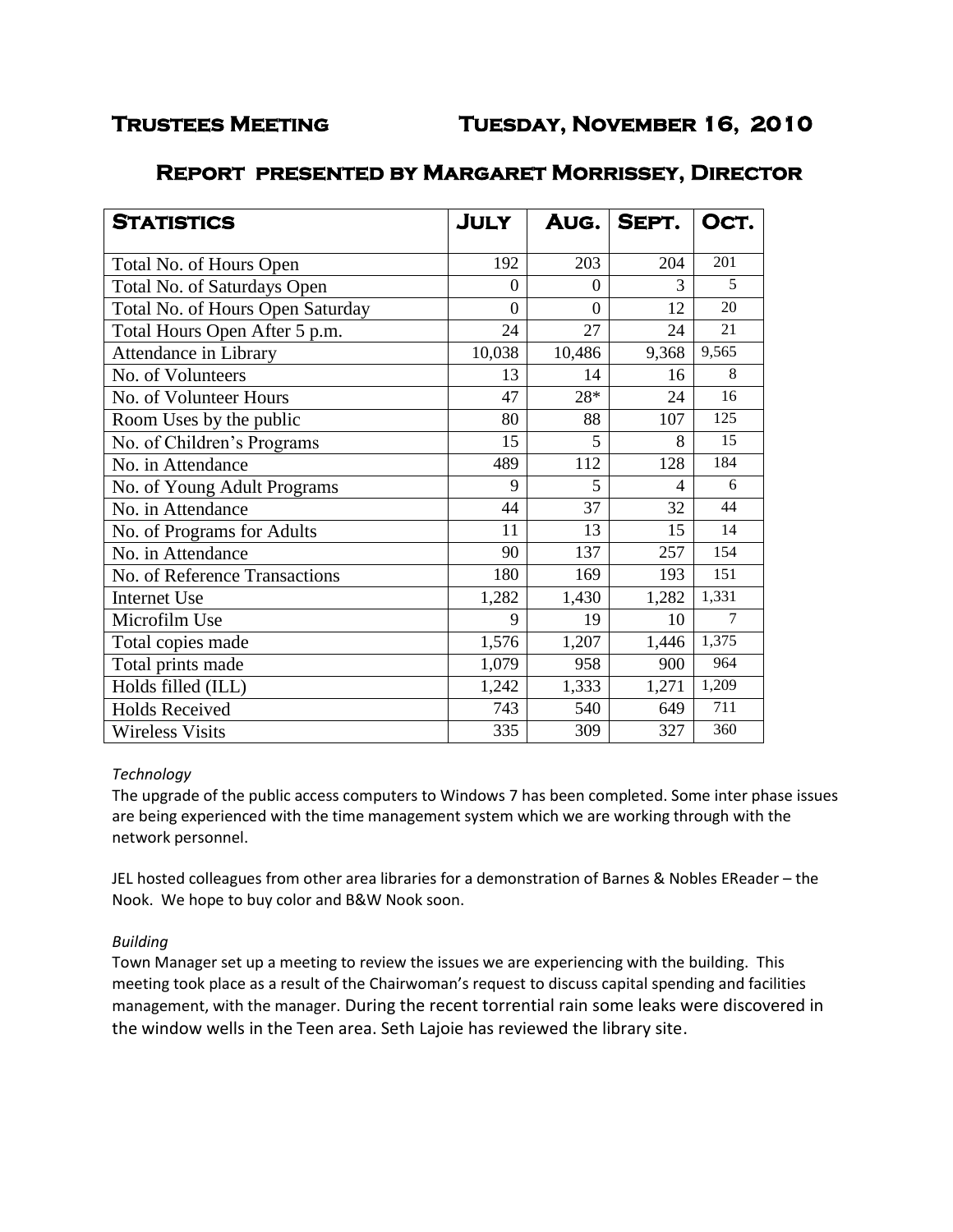The bathroom on the main floor flooded. There was water in the hallway and some leaked down to the next floor as well. Thanks to the DPW staff Vince and Luke for assistance. Annual cleaning of the gutters has been completed.

**Staff** Karola Daigle's husband passed away. Library Aide position has been advertised. Staffing shortages continue to be experienced due to illness and vacation.

### Volunteers

The library has agreed to participate in the SWCEC Work Experience Program where 3 students and a job coach will volunteer for three hours each week. The program has started and is working out well.

### **Instruction**

A contract has been signed with *Generation Online* who will offer 20 hours per week of free peer coaching to seniors, beginning in November. This program is cosponsored by *Senior Service of America and Catholic Charities*. Lots of interest has already been expressed by seniors.

#### Grant

Staff met with Recycling Coordinator to review the Clean Energy Grant and plan for the next phase. Staff has worked with performers to submit eleven LCC Grant applications with the Southbridge Cultural Council for funding in FY11.

#### *Gift*

The Van Vooren Family would like to set up a fund in memory of Trustee Marcelle Van Vooren.

#### **Schools**

I was invited to visit West St School and talked with two classes.

### Outreach in the Community

I attended the Visioning 2020 Meeting of The Last Green Valley on Wednesday evening. Recently retired QCC Library Director Anne Pound visited Jacob Edwards Library recently. I attended the official unveiling of the Spectacular AO sculpture on the common.

#### Programs

JEL celebrated Teen Read Week 2010 with a display of books on this year's theme "Books with Beat" and Wii Rock Band for teens program on October 22nd. National Gaming week was celebrated last Saturday here at the library. There was a large audience for Immigration Lawyer Iris Gomez presentation. Attendance in general is improved from this time last year. Meeting rooms continue to be in high demand.

#### *Professional Engagement*

Two staff members attended the Reforma Book Fair, at Harford Public Library, to meet with vendors of Spanish-language materials. I attended the monthly meeting of area library directors.